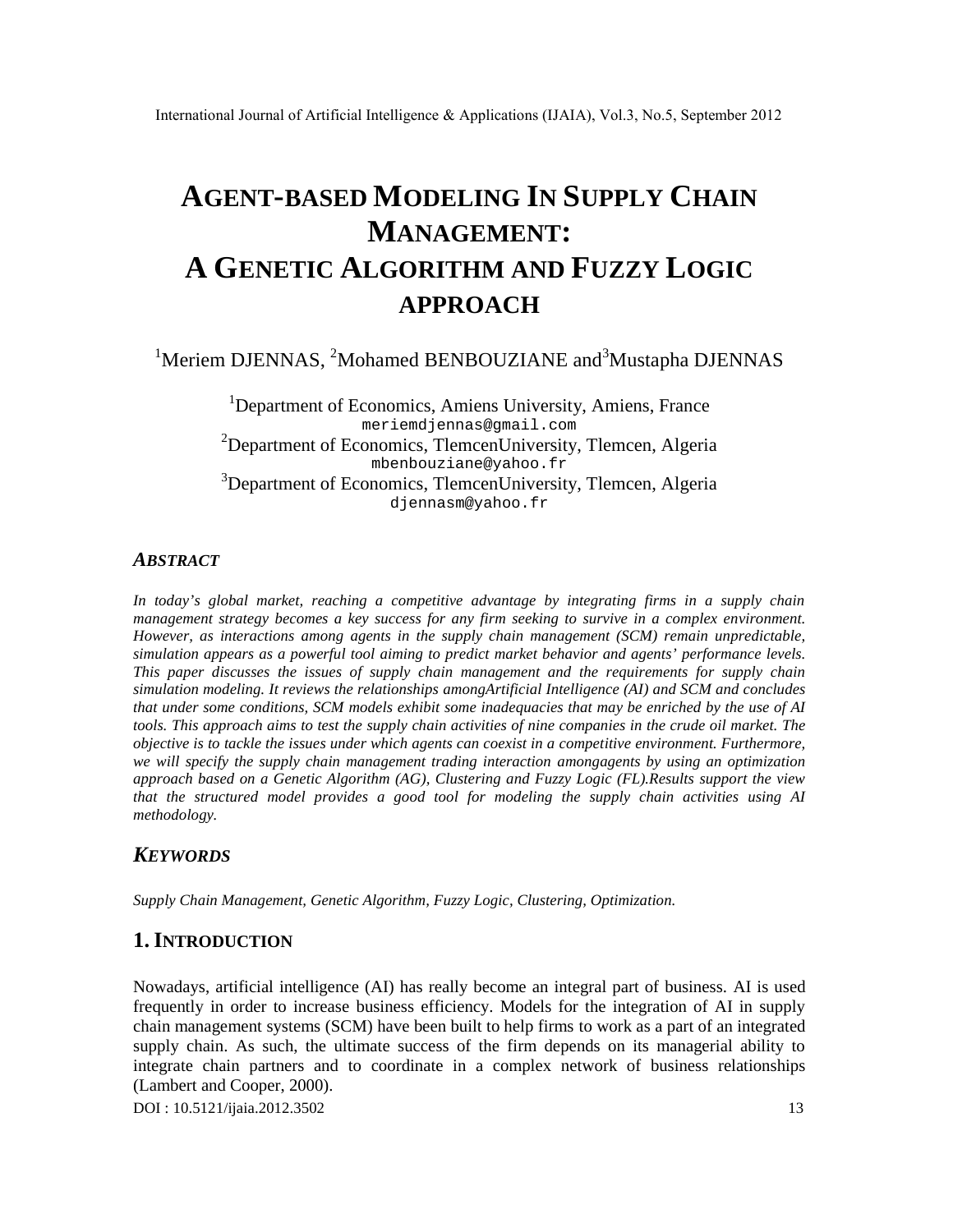When the environment reaches a high level of complexity, agents with limited cognitive capacities can't behave rationally; they adopt a simple decision procedure to reach a satisfying level of results for different situations. When acting in a given environment, the agent learns from a training process by trading off other procedures with the used one. They become *hypotheses about the environment*to be tested. If the agent considers that one of these hypotheses could provide a better result if it was effectively used, it would become the main one. Consequently, the new rules are produced by a process of weighting the best old ones. This kind of learning is typically an evolutionary learning. The mechanism that allows showinghow to learn and interact in the environment as well as to develop strong decision procedures is called a Genetic Algorithm (GA), (Holland, 1975).

Moreover, since some market systems are highly complex and can't be easily modeled only by one AI tool, there is actually a growing tendency to gain more visibility by integrating the fuzzy logic approach in combination with neuro-computing and genetic algorithms. In this paper, a hybrid methodology is developed by combining Genetic Algorithm (GA), Clustering and Fuzzy Logic (FL) approaches for a precise and effective evaluation of agents' performance in a SCM. It keeps a set of fuzzy rules with their membership functions and uses the results of GA to determine the importance of the decision rules in a SCM. The proposed fuzzy system is used to generate the performance percentage of the agent through the adoption of fuzzy inference system (FIS) in the MATLAB fuzzy logic toolbox platform. Furthermore, the optimization of the artificial market model integrates the interaction amongautonomous decision-makers. Then, simulations are conducted tooptimize market's conditions (first step) and to analyze all decisions linked to the internal cognitive structure of the agents (second step). This helps autonomous decision-makers to improve their decision performance through adaptation and training processes within a Supply Chain Management.

## **2. SUPPLY CHAIN MANAGEMENT (SCM)**

The supply chain Management (SCM) concept can be defined as a series of activities, processes and organizations that help to move materials (both tangible and intangible) from initial suppliers to final customers (Waters, 2007). Due to its considerable competitive impact, the concept relates systemically to the integration of organizational functions ranging from the ordering and receipt of raw materials through the manufacturing processes to the distribution and delivery of products to end users with a view to enabling organizations to achieve higher quality products and greater customer services(Stevens, 1989).

#### **2.1. Supply chain modeling**

#### **2.1.1 Brief literature review**

For the last decade, studies have investigated supply chain modeling SCM through simulation or an optimization approach. Ingalls (1998) discussed the value of using simulation as the method of analysis in evaluating the supply chain. Evans *et al.*, (1998) proposed a general methodology for modeling and simulating the dynamic behavior of a logistic system.Androdottir (1998) and Fu (2001) reviewed the simulation optimization techniques both for continuous and discrete decision variables. Lee *et al*. (2002) worked on architecture of combined modeling for supply chain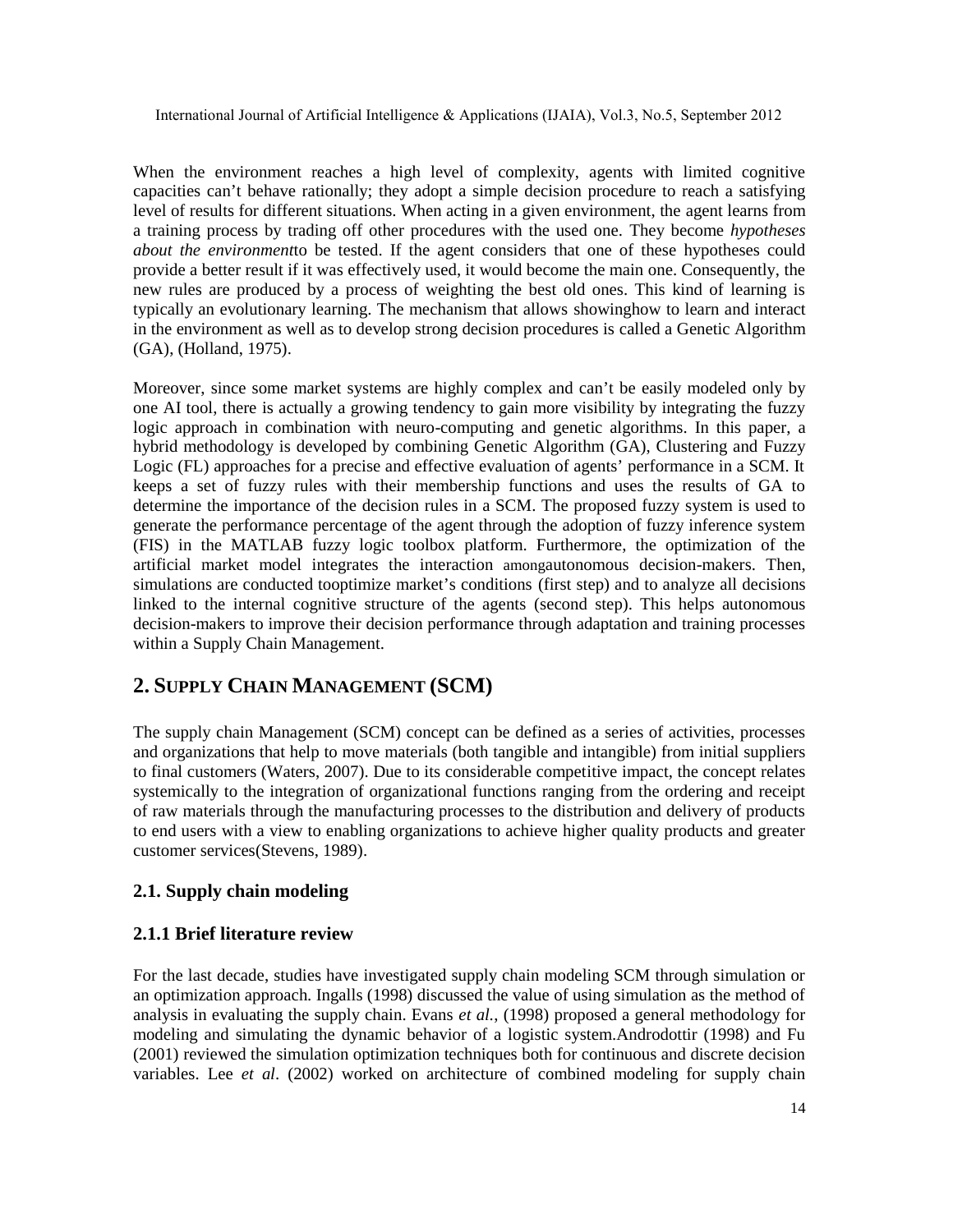International Journal of Artificial Intelligence & Applications (IJAIA), V

simulation. Lee and Kim (2002) developed a hybrid approach that combines analytic and simulation models.Joines al. (2002) studied a supply chain simulation optimization methodology employing GA toptimize system parameters, using hybrid algorithm that combines mathematical programming and a simulation model of a manufacturing system for the multi-period and multiproduct production planning problem (Byrn and Bakir, 1999; Kim, 2001).

#### 2.1.2. Suppy chain performance measures

In general, performance measures can be classified as **quiditative** or quantitative in nature (Felix and Chan, 2004). In the qualitative performance measures there is no direct numerical measurement, although some aspects may be quantified like customer satisfaction, flexibility, information and material flow integration, effective rislanagement, supplier performance, etc. Quantitative performance measures can be described numerically. Quantitative supply chain performance measures may be categorized by objectives based stoor profit (cost and inventory minimization, sales, profit raximizationreturn on investment, etc.) and, measures of customer responsivenessecupancy rate maximizatio product delay minimizationead time minimization, etc.), and roductivity (capacity maximization, resources maximization, etc.).

The modelingapproach used in this paper can be classified into the first category. Anderson et al. (1989) stated that in measuring logistics performance, a comprehensive strategy of measurement is necessary for the successful planning, implementation and control offiterent activities comprising the business logistics function. Stainer (1997) advocated that a set of performance measures is needed in order to determine the efficiency and/or the effectiveness of an existing system, or to compare competing alternative stems.

#### 2.1.3. Supply chain management model

According to Ingalls(1998), two techniques can be employed for the SCM performance evaluation, namely, mathematical optimization and simulationthis paper, acrude oil market has been chosen as simulaticase. Because of the existence of a huge number of agents and the importance of the oil market volume, it appears that it would certainly be difficult to get a perfect modeling process; nevertheless, the most important operating ones are introduced antiple, the export volume has been selected for supplier agents. On the other hand, intermediate and industrial agents (American Multinationals-salled super majorsin the oil industry) have been selected on the basis of financial criteria. We haveseh nine artificial agents fictitious and real agents) that contribute efficiently within interganizational activities (transactions, information exchange, horizontal integration and upstream/downstream integration). The artificial market architectur can be represented as follows:

<sup>&</sup>lt;sup>1</sup> The reader can refer to EIA website (Energy Information Administration wire use gov), a governmental organization that diffuse a considerable and various volume of information about the worldwide energy market by country, companies, etc.

 $2$  The number of agents in the artificial market can exceed nine. In our case, the nise a general mest important companies or countries in terms of transaction volume representing two third of trade in the worldwide crude oil market.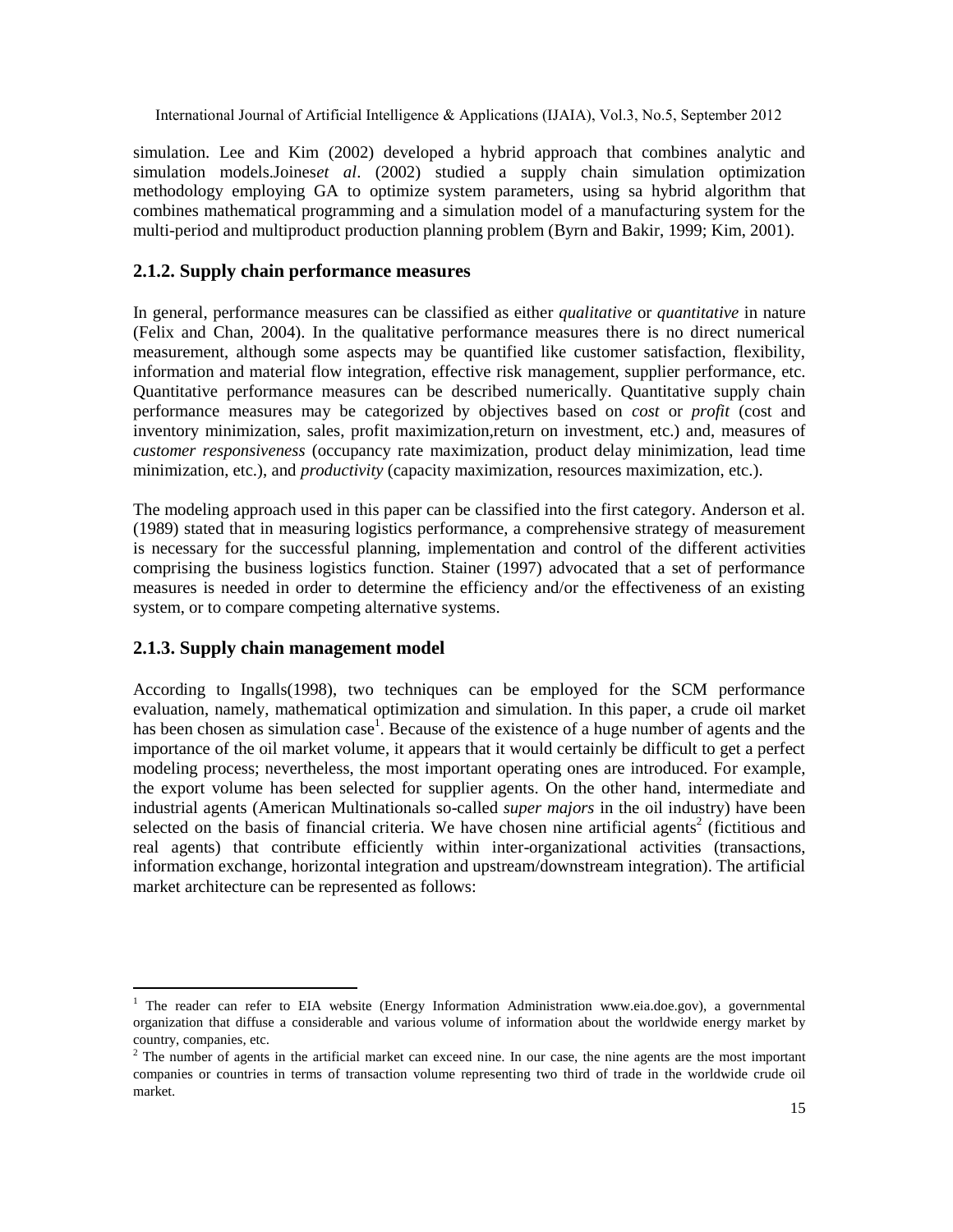



#### **2.1.3.1. Market actions hypotheses**

Every agent *i*acts on the market at the instant *t* with a certain wealth *Wi* and a performance *Feat(t)*. Agent's wealth is made up by its cash money *CMi* and its reserves of stock of products *S(t)*. At period *t*, the *Qpro*, *Qint*, *Qind* quantities of product respectively from producers, intermediates and industrials are sold or bought at the market equilibrium price *PE*. Every agent must choose a quantity of product *Qi* at every period *t* by considering a set of constraints, for example the stock *S*. Its objective is to maximize its wealth at each period of transition. Supplier and industrial agents receive *demand* or *offer* bids from intermediate agent as a purchase or sale act. In addition, the following hypotheses are assumed (Mathieu et *al*., 2006):

- *Hypothesis 1*: the exchange occurs exclusively just after the determination of the market equilibrium price *PE* for period t.
- *Hypothesis 2*: every agent tries to maximize its performance function based on the strength of his prediction as well as his wealth through the learning experiences.
- *Hypothesis 3*: as agent predictions are based upon past experiences, they are not perfectly rational. So market equilibrium is determined by interactions amongthem.
- *Hypothesis 4*: the equilibrium price *PE* is communicated to agents as the start off price in period *t+1*.
- *Hypothesis 5*: the market price *P* is endogenous; it is determined by interactions amongagents possessing in different levels of perception.
- *Hypothesis 6*: there are no horizontal interactions amongagents except the information exchange.

#### **2.1.3.2. Criteria and rules of decision**

- *Rule 1*: every supplier agent adopts an action at the instant *t* as a pair-decision *(Q,SP)*, where *Q* is the product quantity offered and *SP* the transaction selling price *P* recorded at the end of *t-1*.
- *Rule 2*: every intermediate agent adopts an action at the instant *t* as a triplet-decision *(Q, PP, SP)*, where *Q* is the product quantity, *PP* and *SP* are respectively purchasing and selling prices.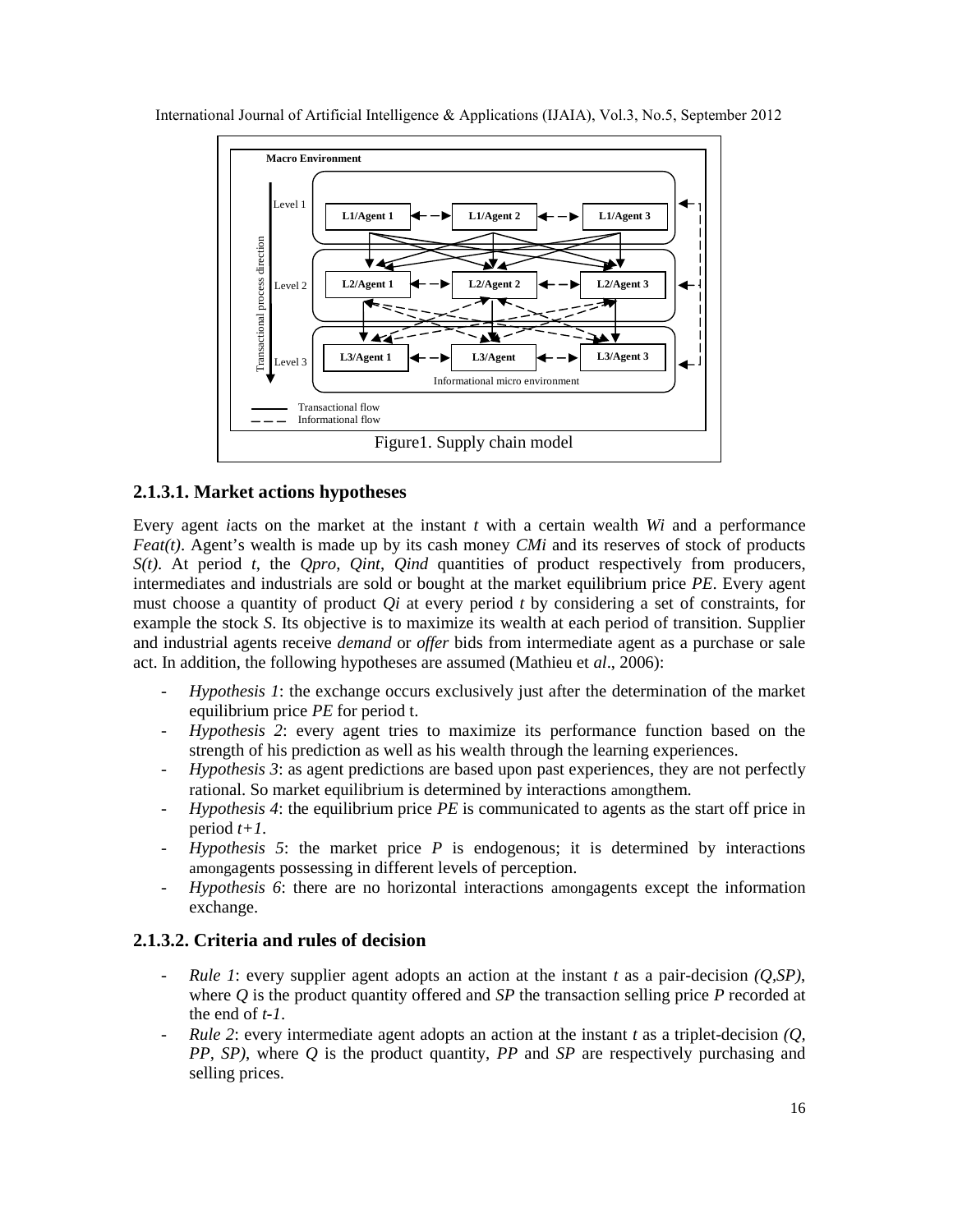- *Rule 3*: every industrial agent adopts an action at the instant *t* as a pair-decision *(Q,PP)*, where *Q* is the product quantity to buy and *PP* the purchasing price.
- *Rule 4*: return  $r(t)$  of an action at the period t is defined by the agent wealth *W* variation among*t*-1 and *t*.  $r(t) = W(t) - W(t-1)$ .
- *Rule 5*: the agent stated evaluation  $EX(t)$  at the instant t is calculated by the sum of its return and its Price Precision Degree *PPD*.  $E(X(t)) = r(t) + [-|PPD(t)|]$ .
- *Rule 6*: The agent performance  $Feat(t)$  at the instant *t* is the accumulated sum of it past evaluations till the period *t*.  $Feat(t) = \frac{E(X(t))}{\cdot}$ .
- *Rule 7: PPD* is the difference among the absolute values of the *expected* variation  $E(P)$ and *real* variation  $R(P)$  of prices. It is calculated as follows:  $PPD = |E(P)| - |R(P)|$ .
- It is noted that as the agent acquires experience, he gains then the ability to develop his business memory and value the results accumulated over time through an exchange process.

#### **2.2. Exchange process**

Industrial agents coming from the third level of the SC, get into the market with a double anticipation as far as demand and purchasing price are concerned. They communicate their prices and quantities to intermediate agents (SC second level). Logically, prices proposed by industrials are lower than those proposed by intermediates. The market game starts with price adjustments where every industrial agent tries to increase steadily his price, and at the same time each intermediate agent tends to decrease gradually his price. The game is over at an equilibrium price determined through a consensus. As for quantities, the industrial agent who sets up the highest purchasing price becomes the first one who ends up his transaction (purchasing the needed quantity) with the intermediate agent that proposes the lowest selling price. The industrial agent that proposes the second superior purchasing price is the second one who achieves his transaction thereafter with the intermediate actor who proposes the second lower selling price and so forth. This means that the industrial agent that proposes the lowest purchasing price incurs the risk of not satisfying his demand (purchasing a lower quantity than his needs). Moreover, the intermediate agent who proposes the highest selling price incurs the risk of not materializing his offer (selling a lower quantity).The price's game remains the same amongthe SC first level agents and those of the second level. So, the intermediate agents who were sellers become purchasers in this case. Quantification of this process will be optimized through a simulation based on a Genetic Algorithm.

#### **3. GENETIC ALGORITHM OPTIMIZATION**

The GA, considered nowadays as one of the most used simulation tools, is applied in the resolution of several types of linear and non-linear optimization problems (Goldberg, 1989; Davis, 1991). However, in real problem conception of supply chains decisions, we encounter multiple choices as far as inter-organizational relationships are concerned. Here, the existence of couples of different performance levels hypothesis and inter-organizational situations is preferred. Consequently, the optimization parameters are defined as follows:

**Fitness function: performance Feat**<sub>(t)</sub>: the agent's performance is the sum of his *accumulated evaluations*  $E(X(t))$  during different periods. It is calculated as follows: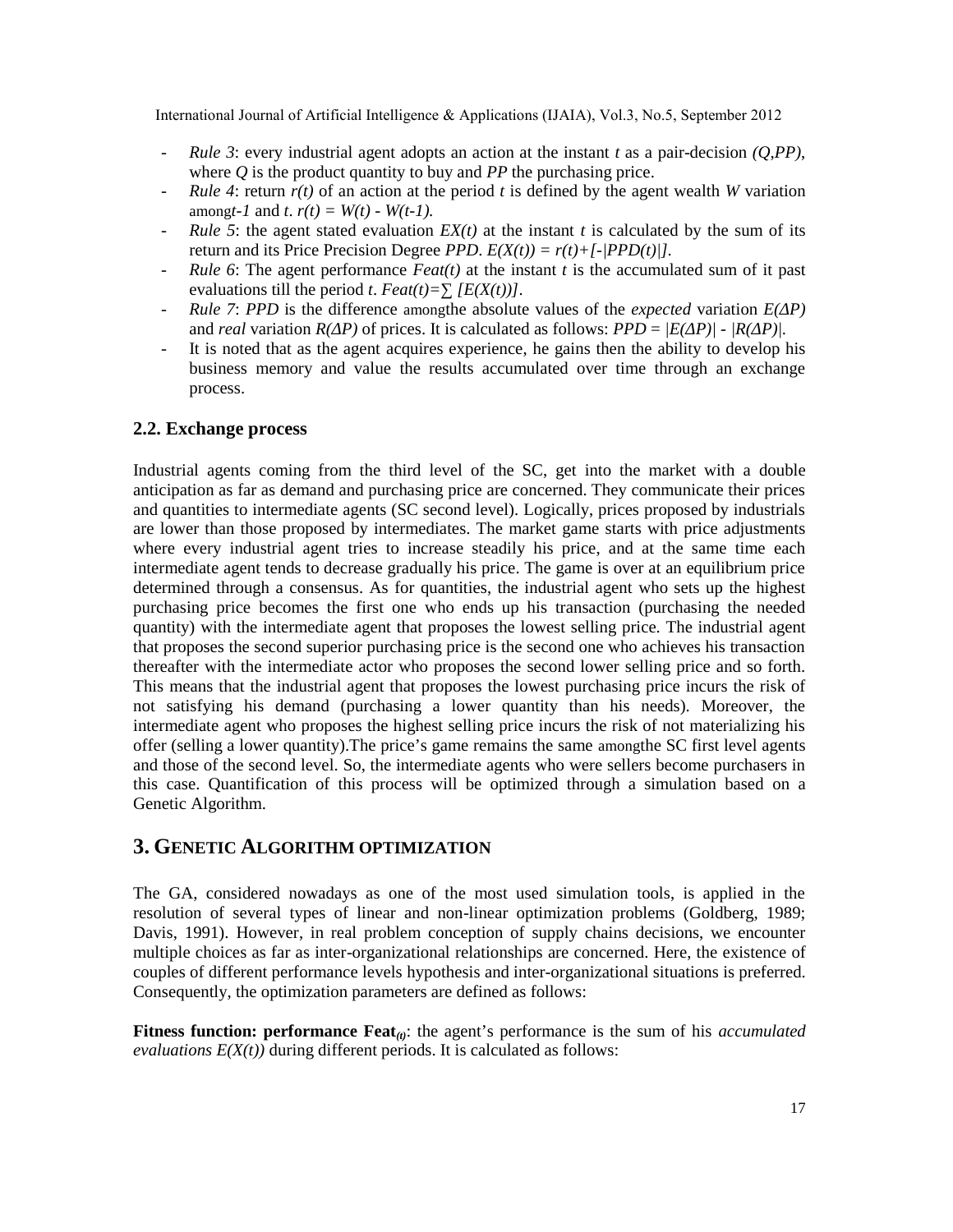$$
feat_{(t)} = E[X_{(t)}] + \sum_{t=1}^{t-1} feat_{cumulated}
$$
\n[1]

**Adjustment variables:** are the price  $P$  and quantity  $Q$  that help an agent to reach the highest value of the fitness function.

**Constraint variables**: although there are several conditions of positivity in the supply chain model, the GA defines only one constraint variable to be verified for all artificial agents, i-e the wealth *W* that must be *positive* without *exceeding* the determined *bounds*. In addition to this common constraint, we add some other specific constraints for every level: the unit extraction cost of a crude oil barrel must not be lower than a threshold value *C<sup>0</sup>* for all producer agents. The unit margin for level 2 and 3 agents must not be lower to the threshold values:  $UM_0$ . Before choosing the parameters and presenting some results, we shall present the GA model architecture.

#### **3.1. Model optimization architecture**

The objective is to preserve the supply chain architecture where for each agent a performance function is maximized under constraints of costs and profit: (i)*Max:* Feat(x), (ii)*under constraints:* W(x)  $0, C(x)$   $C_0$  (SC first level agents), MU(x) MU<sub>0</sub> (SC second and third level agents), and clearing market conditions (agents cannot randomly consume all stocks as they want. For each buyer there is a seller and vice-versa).

It should be considered that better results can be obtained if bounds are not integrated in the GA simulations. In this case, the GA can push up quantity volumes or price values or even reduce costs in order to increase the agent's wealth and performance, whereas if bounds are taken into consideration, and under the assumption of market rationality, each agent can't increase prices or quantities as much as he likes since these variables are defined in term of competition and interactions amongagents. Our simulations have been run with MATLAB. The GA parameters were defined after ten simulations. Each combination of the different types of parameters gave a performance level. It is noted that the choice of the parameters is mainly based on the nature of the problem<sup>3</sup>.

#### **3.2. Genetic algorithm parameters**

The *fitness* function is specified by the type of the population under study. For simplification reasons, we have chosen a double vector fitness function where creation, crossover and mutation functions are generated by the algorithm itself. The parameters are: population size 100 individuals; uniform creation function; uniform stochastic selection; reproduction function based on an elite strategy; Gaussian mutation function; scattered crossover function and tolerance function:  $1e^{-30}$ .

During the first simulation tests, a generation of 500 individuals was considered. However, the GA did not reach a steady threshold so that more improvement of the fitness function could not be achieved. In a second stage, a generation of 1000 individuals was considered. Results were more satisfactory for some agents but not for others. Since, on the basis of the number of parameters and the information flows introduced in the optimization model, the plot of the fitness function began to stabilize around a threshold only after the  $1000<sup>th</sup>$  generation for certain agents, namely the intermediate ones. Therefore, a generation of 1500 individuals was considered in

<sup>&</sup>lt;sup>3</sup> See Genetic algorithm and direct search toolbox user guide, www.mathworks.com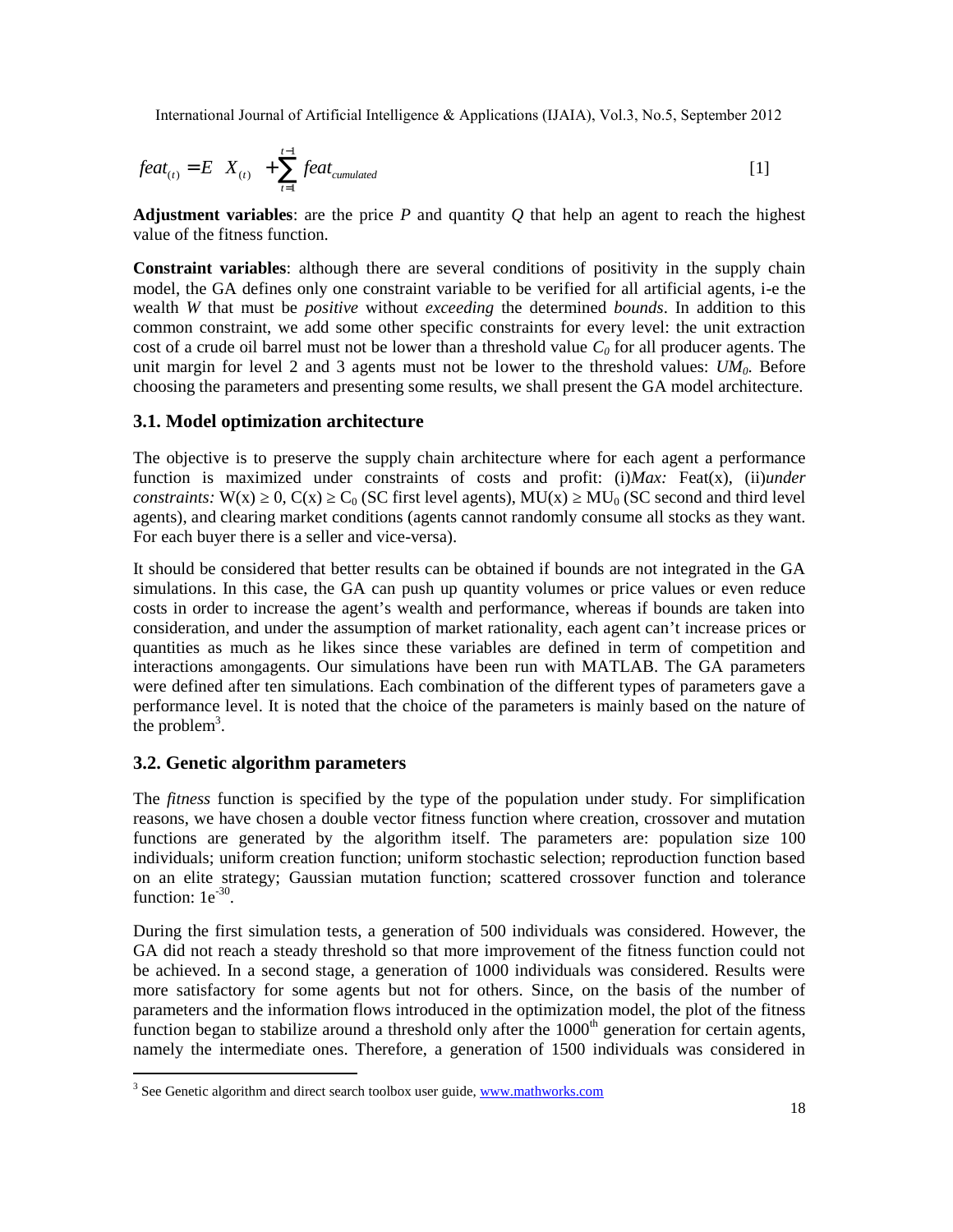```
International Journal of Artificial Intelligence & Applications (IJAIA), V
```
order to ensure the GA convergence for all agents. The used learning database contains 27 data points, each one representing one met time.

- 3.3. Genetic Algorithm optimization results
- 3.3.1. Supply chain results for first level agents



3.3.2. Supply chain results for second level agents

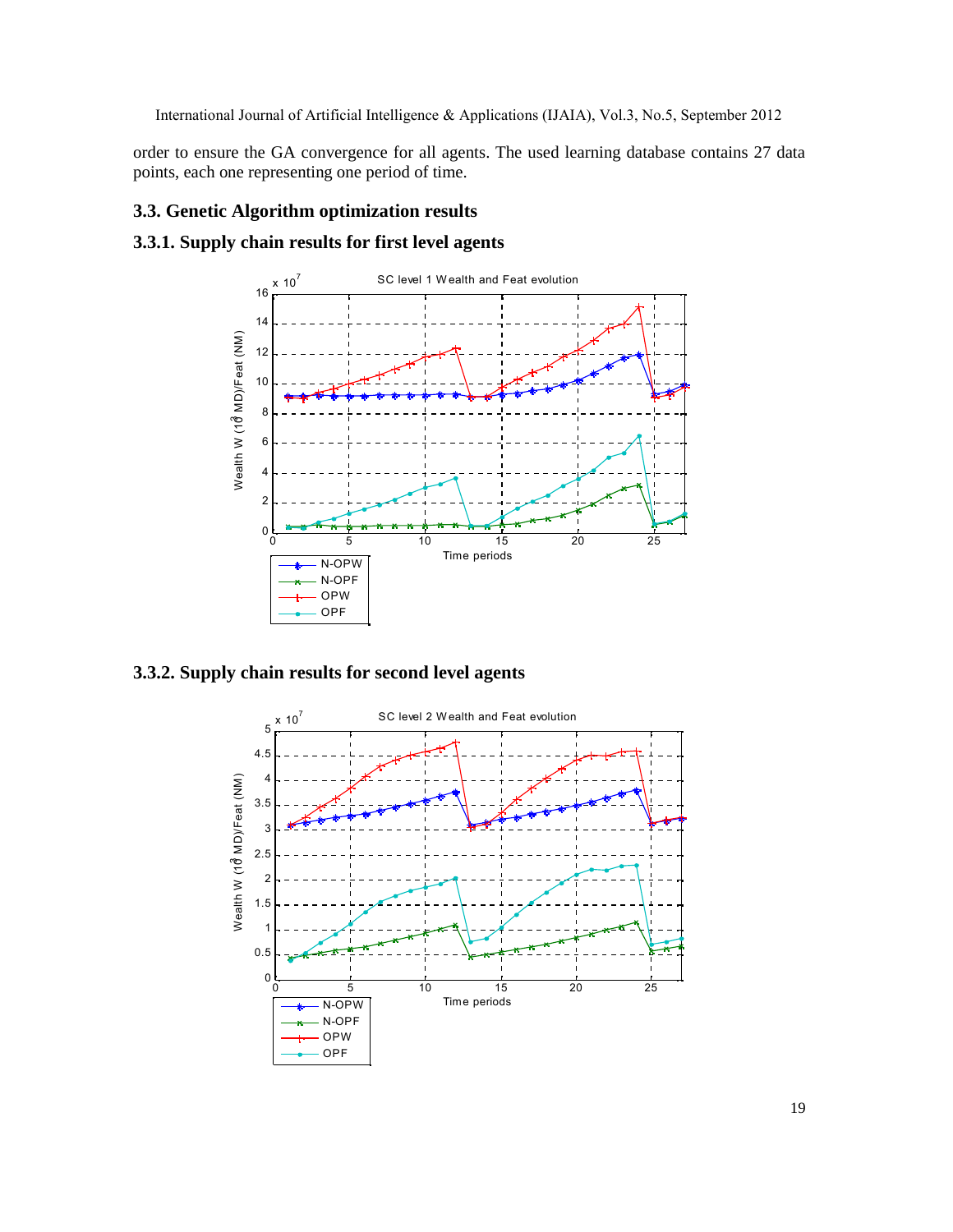

#### **3.3.3. Supply chain results for third level agents**

The simulation results show the performance *Feat* and wealth *W* graphs for the nine agents. Obviously, with the GA, agents have reached higher performance and wealth levels under the same market conditions as in the case of non-optimized market data. However, until nowwe don't know the contribution of the decision variables (price  $P$  and quantity  $Q$ ) within the agent's performance function. By introducing a Fuzzy Logic (FL) analysis, we can explain the internal cognitive structure of agents and achievea clearer result as far as agents' performance modeling is concerned.

## **4. MODELING AGENT'S PERFORMANCE**

In this section we'll attempt to understand the relationship among the generated agents' performance from the intrinsic and the extrinsic decision factors. Two cases are considered: market with non-optimized data and market with GA-optimized data. Each case considers the following factors (table 1): expected variation of selling price (EVSP), forecast accuracy of selling price (FASP), real variation of buying/selling equilibrium market price (RVEP), actual value of selling equilibrium price (AVEP) and forecasted value of buying/selling price (FVPP/FVSP) by considering *only* prices information, and agent relative quantity demand/supply (ARQS) when considering prices *and* quantities information. In the model, we integer one output variable: agent's performance (Feat).

In the two cases, the decision information structure is tested in relation with two decision variables: prices and quantities. The objective is to understand the importance of the two sets of information within an agent decision process. Therefore, the differences in the input data sets are shown in the fifth row of the input data (table 1). First, we consider information on price and, second, information about agent's relative quantity supply that expresses the contribution part of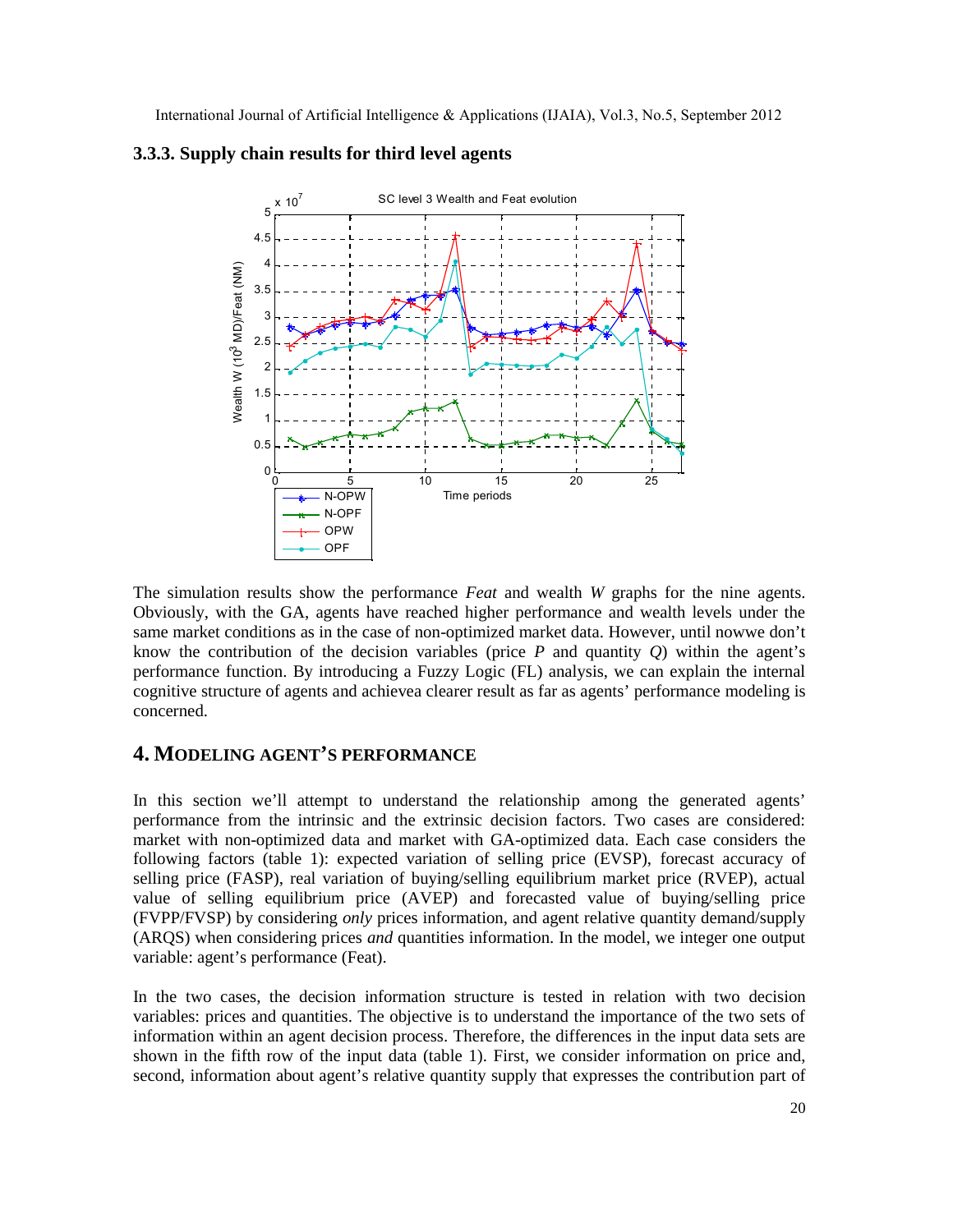the agent in the total market supply:  $ARQS = AQS/MS$  (where  $AQS$  is the agent's supply quantity and MS the market supply).

|             | Non-optimized market data |                                   | Optimized market data  |                                          |  |
|-------------|---------------------------|-----------------------------------|------------------------|------------------------------------------|--|
|             | Price data                | <b>Price and Quantity</b><br>data | Price data             | <b>Price and</b><br><b>Quantity data</b> |  |
| Input data  | <b>EVSP</b>               | <b>EVSP</b>                       | <b>EVSP</b>            | <b>EVSP</b>                              |  |
|             | FASP                      | FASP                              | FASP                   | FASP                                     |  |
|             | <b>RVEP</b>               | <b>RVEP</b>                       | <b>RVEP</b>            | <b>RVEP</b>                              |  |
|             | <b>AVEP</b>               | <b>AVEP</b>                       | <b>AVEP</b>            | <b>AVEP</b>                              |  |
|             | $FVSP$ and/or $FVPP$ *    | ARQS                              | FVSP and/or<br>$FVPP*$ | ARQS                                     |  |
| Output data | Feat                      | Feat                              | Feat                   | Feat                                     |  |

Table 1.Influence and decision variables in an agent model

\* SC first level: FVSP. Second level: FVPP *and* FVSP. Third level: FVPP

Consequently, these factors will be addressed as inputs and the generated agent performance will be presented as output. Therefore our problem tackles five input variables and one output variable for the first and third levels of the supply chain agents, and six input variables and one output variable for the second level. The number of rows in input and output sets is 27 representing, the number of examples or samples or data points available. For example, a row in the input set of an agent from the first level represents a set of values for the five input variables (EVSP, FASP, RVEP, AVEP and FVSP or ARQS); and the corresponding row in the output set represents the observed value for the agent performance (Feat).

The relationship among the input variables and the output variable is modeled by the first clustering data. The cluster centers will then be used as a basis to define a Fuzzy Inference System (FIS) which can be used to explore and understand agent performance level. We'll present the implemented methodology for only one agent from the artificial market (the first agent in the first level of SC). For the rest, we'll show only the results of the Fuzzy Interference System (FIS).The following two graphs show the input and output data concerning the first agent in the first SC level. By doing so, we'll be able to perform hybridizationamongclustering and fuzzy logic.

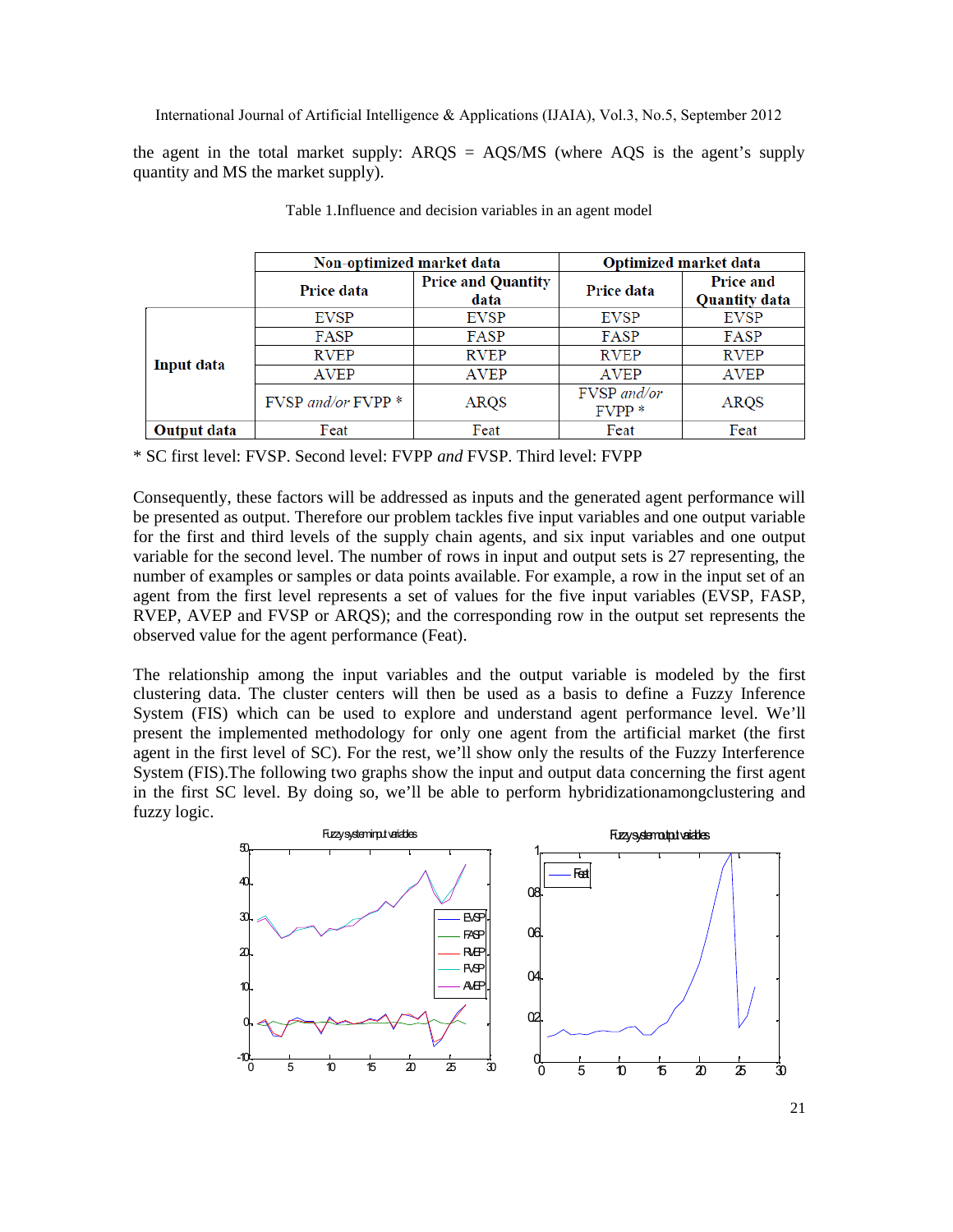## **5. CLUSTERING AND FUZZY LOGIC HYBRIDIZATION**

While clustering allows grouping input data into broad precise categories allowing an easier understandability, fuzzy logic is an effective paradigm to handle imprecision. It can be used to take fuzzy or imprecise observations for inputs and yet arrive at precise values for outputs (Bezdek, 1981). Also, the Fuzzy Inference System (FIS) is a simple way to build some systems without using complex analytical equations (Chiu, 1994). In our case, fuzzy logic will be employed to capture the broad categories, identified during clustering, into a Fuzzy Inference System (FIS). The FIS will then act as a model that reflects the relationship among input decision factors for each agent and its performance. Therefore, both clustering and fuzzy logic provide a simple but powerful way to model the supply chain in order to understand the contribution of crucial factors that influence the agent performance in both market cases: optimized and nonoptimized. Before presenting the clustering-FIS relationship and FIS data exploration, Clustering and Fuzzy Logic concepts are briefly discussed.

## **5.1. Clustering**

#### **5.1.1. Overview**

A number of techniques can be used to solve clustering problems including matrix formulation, graph theory and artificial intelligence (AI) (Serber, 1984). A comprehensive representation and a hierarchical model of a supply chain are fundamental for the incorporation of the multiple decision-making levels and optimization process (Khoo and Yin, 2003). Typically, in optimizing a supply chain, customer orders, product flows, supply chain units, transportation, customer service level, other resources and constraints, are used as inputs in a simulation or an optimization program so as to derive a product plan.

As already mentioned, a complex supply chain optimization problem can hardly be solved only by the use of an AI tool. An approach based on clustering is proposed here to reduce the search space. The approach is likely to help to set efficiently the near optimal or at least some goodenough solutions for a complex supply chain (Khoo et al., 2000).

#### **5.1.2. Clustering the market data**

First, a clustering technique called *subtractive clustering* is used. Subtractive clustering (Chiu, 1994) is a fast one-pass algorithm for estimating the number of clusters and the cluster centers in a dataset. Consequently, data to be clustered are introduced in order to mark a cluster's radius of influence in the input space. We define the variable *C* as a holding center of the clusters that have been identified for the first SC agent. Each row of *C* contains the position of a cluster.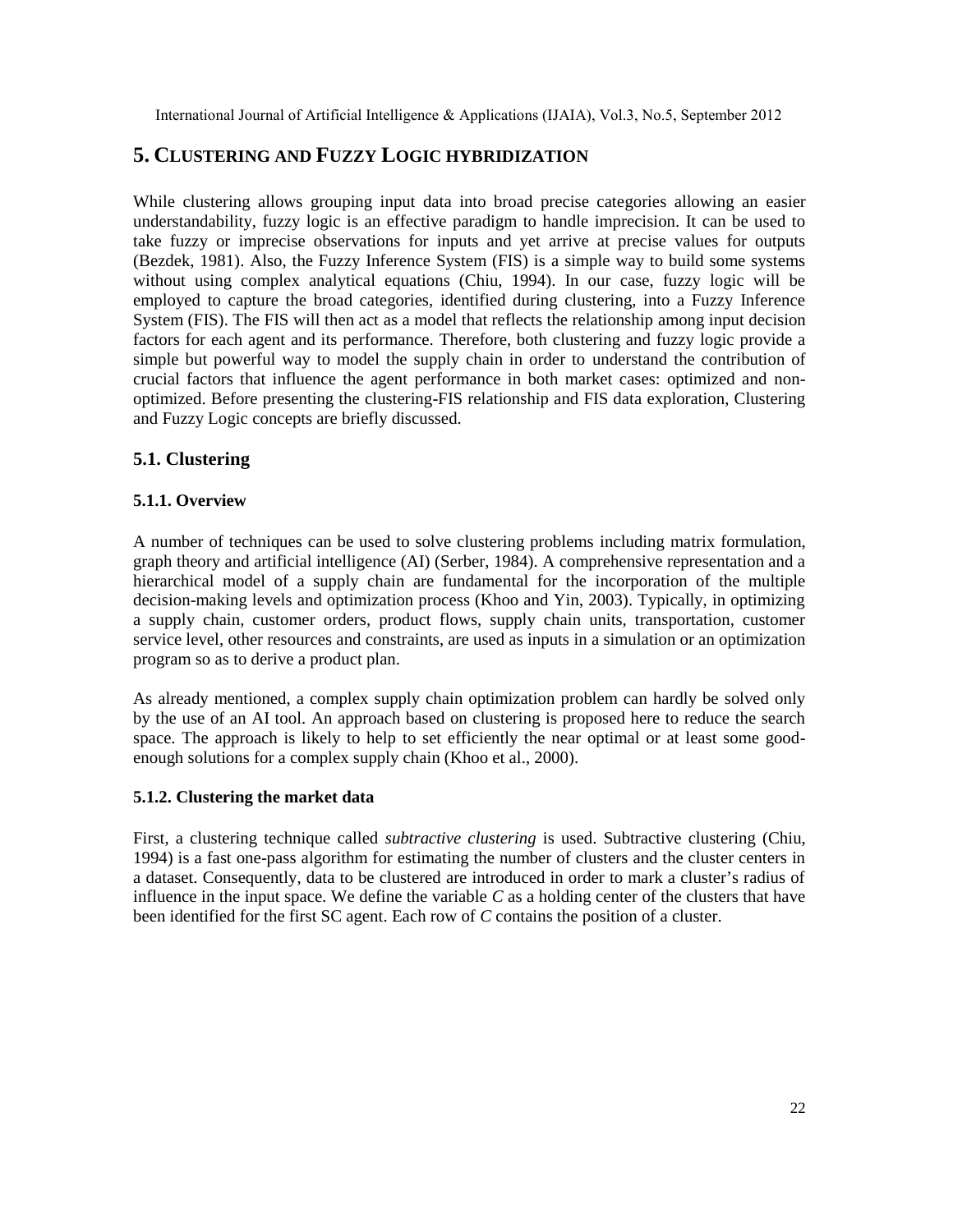|                 |                  | <b>EVSP</b> | FASP    | <b>RVEP</b>    | <b>AVEP</b> | <b>FVSP</b> | Feat %  |
|-----------------|------------------|-------------|---------|----------------|-------------|-------------|---------|
| C matrix        | <b>Cluster 1</b> | 0           | 0       | $\overline{0}$ | 29,62       | 29,15       | 0,11682 |
|                 | <b>Cluster 2</b> | 2,85        | 0,32    | 2,53           | 34,83       | 35,15       | 0,25212 |
|                 | <b>Cluster 3</b> | 1,86        | 0,78    | 1,08           | 26,75       | 27,53       | 0,129   |
|                 | <b>Cluster 4</b> | 1,49        | 0,14    | 1,35           | 40,26       | 40,4        | 0,60283 |
|                 | <b>Cluster 5</b> | $-3,58$     | $-0.07$ | $-3,65$        | 24,57       | 24,64       | 0,12852 |
|                 | <b>Cluster 6</b> | $-3,46$     | 0,78    | $-2,69$        | 28,22       | 27,45       | 0,15194 |
|                 | <b>Cluster 7</b> | 5,37        | $-0.15$ | 5,52           | 45,8        | 45,65       | 0,35745 |
|                 | <b>Cluster 8</b> | $-6,42$     | 1.17    | $-5,25$        | 38,67       | 37,5        | 0,92831 |
|                 | <b>Cluster 9</b> | $-4,34$     | 0,27    | $-4,07$        | 34,6        | 34,33       |         |
| <b>S</b> matrix |                  | 2,0842      | 0.32173 | 1.9039         | 3,753       | 3,7141      | 0.15613 |

Table 2.Data subtractive clustering for the first agent in the SC first level

The Clusters matrix *C* has nine rows representing nine clusters with six columns representing the positions of the clusters in each dimension. For example, the following plot shows how the clusters have been identified in the *EVSP* and *Feat* dimensions of the input space. The variable *S* contains the *sigma* values that specify the range of influence of a cluster center in each of the data dimensions. All cluster centers share the same set of *sigma* values. *S* has six columns representing the influence of the cluster centers on each of the six dimensions.



Data and Clusters in the EVSP input variable

#### **5.2. Fuzzy Logic**

The past few years have witnessed a rapid growth in the number and variety of applications of fuzzy logic (FL). Fuzzy theory relates to classes of objects with smooth boundaries in which membership is a matter of degree. What is important to recognize is that even in its narrow sense, the agenda of fuzzy logic is very different both in spirit and substance from the agendas of traditional logical systems. Fuzzy Logic is used not only because it is conceptually easy to understand, but it is flexible and tolerant for imprecise data. Moreover, it can help to model complex nonlinear functions with a blend of conventional control techniques(Zadeh, 1965).The main point of fuzzy logic is to map an input space into an output space, and the primary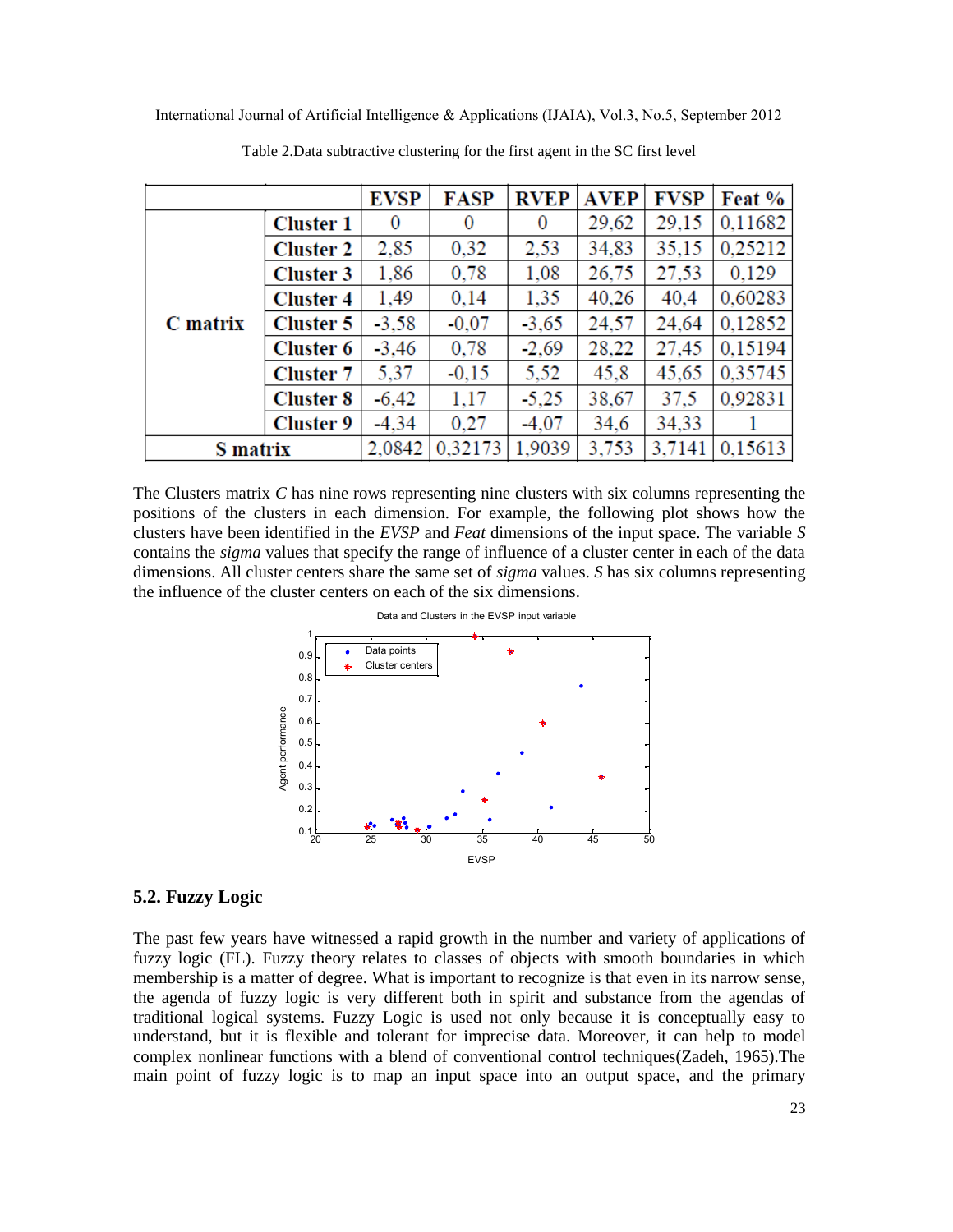mechanism for doing this is a list of *if-then* statements called *rules*. All rules are evaluated in parallel, and the order of the rules is unimportant.

#### **5.2.1. Fuzzy Inference System (FIS)**

After using fuzzy clustering, the second step is to create a FIS on the basis of subtractive clustering taken from the cluster centers and their range of influences. The first argument in a FIS is the input variables matrix and the second argument is the output variables matrix represented by membership functions and the fuzzy inference type.

#### **5.2.2. Membership Functions**

A membership function (MF) is a curve that defines how each point in the input space is mapped to a membership value (or degree of membership) among 0 and 1. The function itself can be an arbitrary curve that may be defined on the basis of simplicity, convenience, speed, and efficiency. A fuzzy set is an extension of a classical set. If X is the universe of discourse and its elements are denoted by x, then a fuzzy set *A* in *X* is defined as a set of ordered pairs.

$$
A = \{x, \mu A(x) \mid x \quad X\}. \tag{2}
$$

 $\mu$ A(x) is called the membership function (or MF) of x in A.

There are many types of membership functions. The simplest types are formed using straight lines. Of these, the simplest is the triangular membership function. These straight line membership functions have the advantage of simplicity. The use of Sugeno-type inference system (see the next paragraph) transforms the membership functions into Gaussian ones. The symmetric Gaussian function depends on two parameters  $\sigma$  and *c* as given by:

$$
f(x; \sigma, c) = e^{-\frac{-(x-c)^2}{2\sigma^2}}
$$
 [3]

Where  $\sigma$  is the spread coefficient of the Gaussian curve and  $c$  it center.

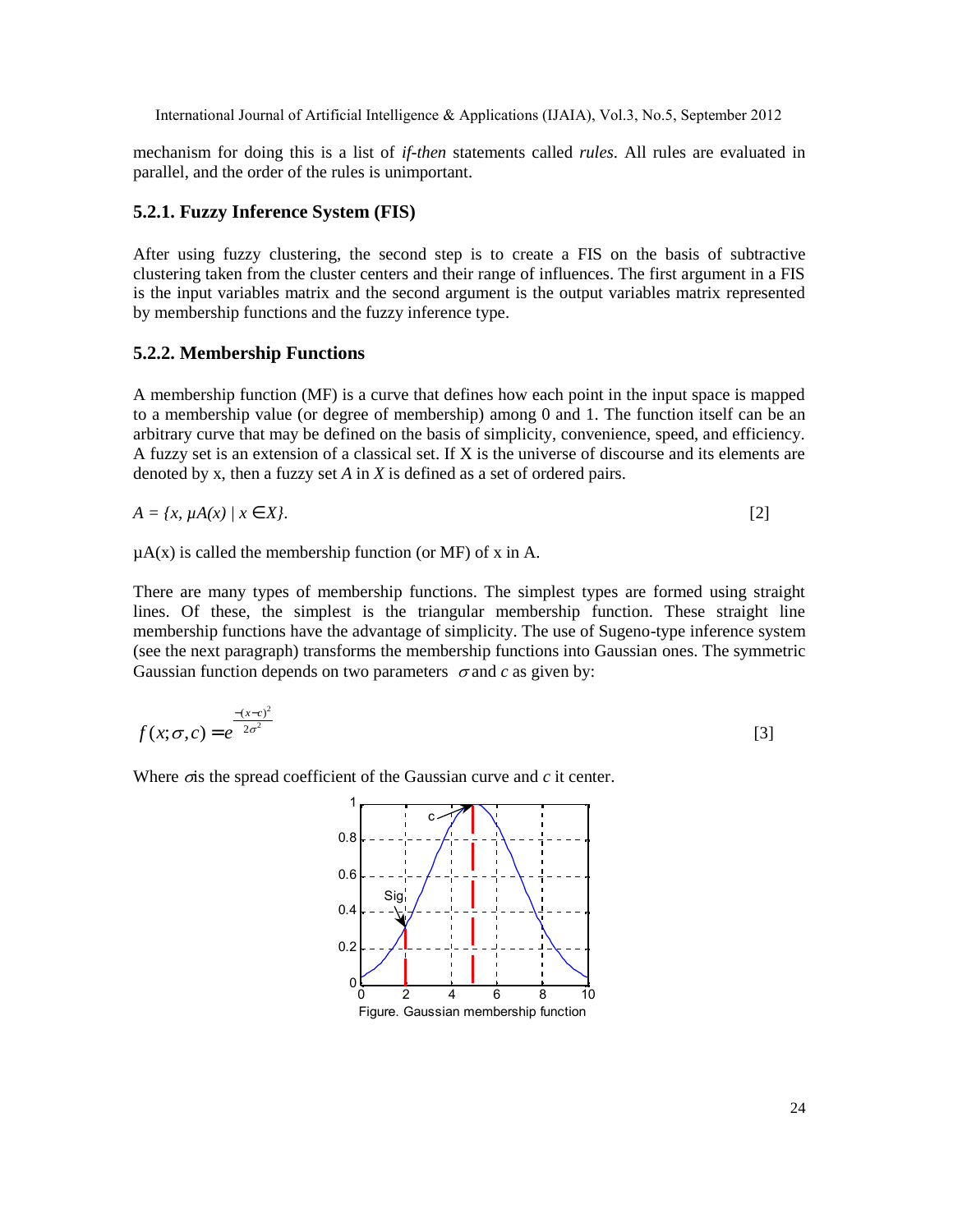## **5.2.3. Fuzzy Inference type**

Fuzzy inference is the process of formulating the mapping from a given input to an output using fuzzy logic. There are two types of fuzzy inference systems that can be implemented in the MATLAB Fuzzy Logic Toolbox: Mamdani-type and Sugeno-type. The two types of inference systems vary somewhat in the way outputs are determined. Mamdani-type inference developed in by EbrahimMamdani (Mamdani, 1975), assumes the output membership functions to be fuzzy sets. After the aggregation process, there is a fuzzy set for each output variable that needs defuzzification. Sugeno or Takagi-Sugeno-Kang method of fuzzy inference was introduced in 1985 (Sugeno, 1985), it is similar to the Mamdani method in many respects. The first two parts of the fuzzy inference process, i-e, fuzzifying the inputs and applying the fuzzy operator, are exactly the same. The main difference amongMamdani and Sugeno is that the Sugeno output membership functions are either linear or constant. A typical rule in a Sugeno fuzzy model has the form:

*If Input 1* = *x and Input 2* = *y*, *then output is*  $z = ax + by + c$ 

For a zero-order Sugeno model, the output level *z* is a constant  $(a=b=0)$ . The output level  $z_i$  of each rule is weighted by the firing strength *w<sup>i</sup>* of the rule combining membership functions for the considered inputs. The final output of the system is the weighted average of all outputs.

#### **5.3. Clusters-FIS relationship**

A FIS is composed of inputs, outputs and rules. Each input and output can take any number in the membership function. The rules dictate the behavior of the fuzzy system based on inputs, outputs and membership functions. The FIS attempt to capture the position and influence of each cluster in the input space.

Since our dataset has five (or six)input variables and one output variable, the FIS has five (or six) inputs and one output. Each input and output has as many membership functions as the number of identified clusters. As seen previously, nine clusters are identified for the first agent in the first SC level. Therefore, each input and output will be characterized by nine membership functions. Also, as the number of rules equals the number of clusters, nine rules are then created.

We can now probe the FIS to understand how the clusters get converted internally into membership functions and rules and we'll try to analyze how the cluster centers and the membership functions are related. For instance, the parameters of the second Gaussian membership function applied to data of the first agent in the SC first level are [2.084 2.85], where 2.084 represents the spread coefficient of the Gaussian curve and 2.85 represents the center of the Gaussian curve. So, these parameters capture the position and influence of the first cluster for the input variable EVSP, [*C(1,1)=2.85, S(1)=2.084*].Similarly, the position and influence of the other eight clusters for the input variable population are captured by the other eight membership functions. The rest of the four inputs follow the exact pattern by way of mimicking the position and influencing of the clusters along their respective dimensions in the dataset. The first rule can be explained simply as follows: If the FIS inputs (EVSP, FASP, RVEP, AVEP and FVSP) strongly belong to their respective *cluster1* membership functions, then the output Feat must strongly belong to its *cluster1* membership function. We have assumed that all the rules have the same weight or the same importance  $(w=1)$ . Weights can take any value among 0 and 1. Rules with lesser weights will count for less in the final output. The significance of the rule is that it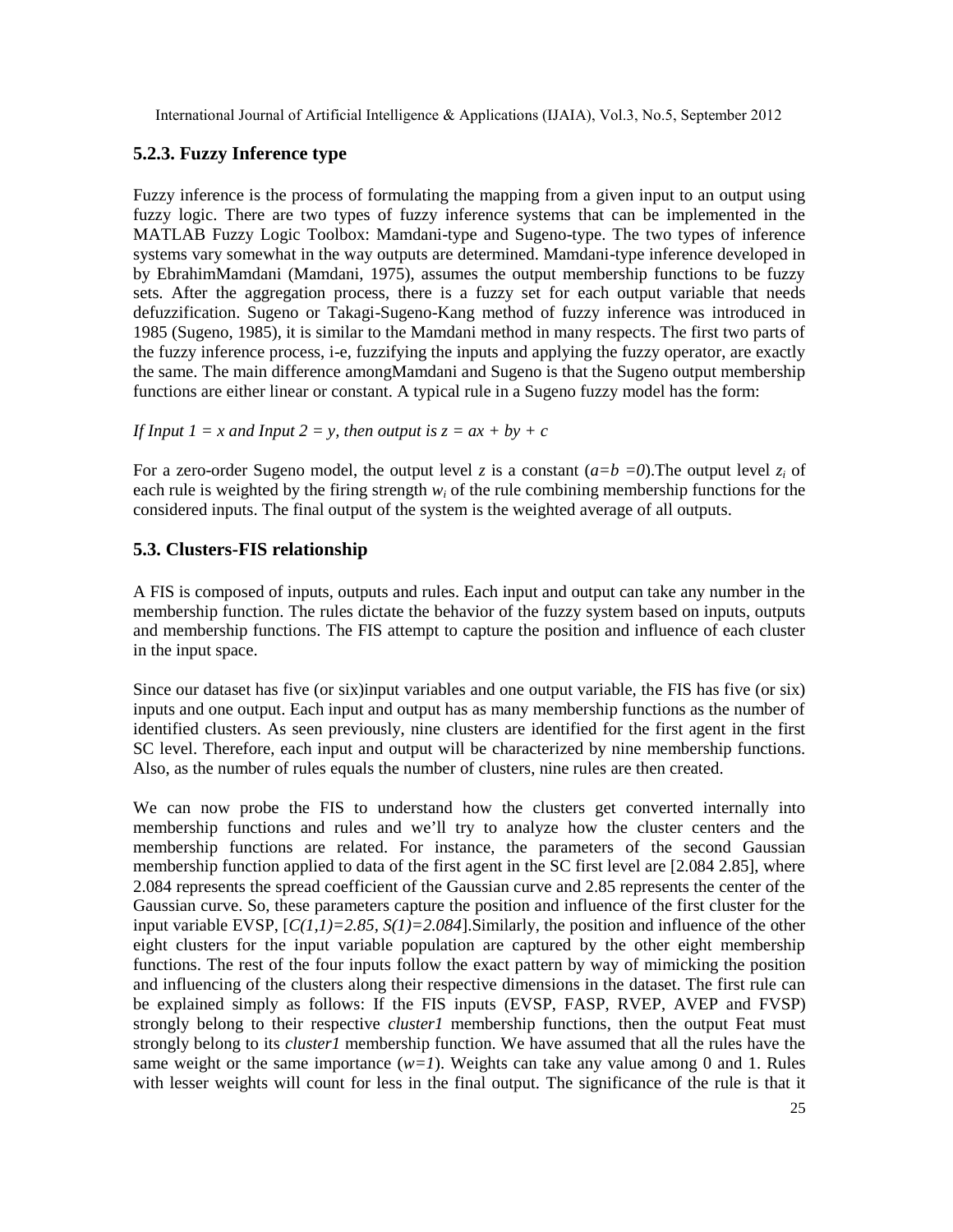succinctly maps *cluster1* in the input space to *cluster1* in the output space. Similarly the other eight rules map *cluster2* to *cluster9* in the input space to *cluster2* to *cluster9* in the output space.

If a data-point closer to the first cluster (or in other words having strong membership to the first cluster) is fed as input to the FIS, then the first rule will fire with more firing strength than the other rules. Similarly, an input with strong membership to the second cluster will fire the second rule with more firing strength than the other rules and so on. The output of the rules (firing strengths) is then used to generate the output of the FIS through the output membership functions. The one output of the FIS (Feat) has nine linear membership functions representing the nine clusters identified. The coefficients of the linear membership functions though are not taken directly from the cluster centers. Instead, they are estimated from the dataset using least squares estimation technique:

$$
MSE = \frac{\sum_{i=1}^{n} (Act_i - Exp_i)^2}{N}
$$
 [4]

Where *N* is the number of fuzzy rules,  $Act_i$  and  $Exp_i$  the actual and the expected output respectively. All the nine membership functions will be a part of the following linear form:

$$
a.[EVSP] + b.[FASP] + c.[RVEP] + d.[FVSP] + e.[AVEP] + f.
$$
\n
$$
[5]
$$

Where *a*, *b*, *c*, *d*, *e* and *f* represent the coefficients of the linear membership function.

By modifying the values in the membership functions, we can observe some changes in the parameters so that new performance percentage is attributed to the decision variables.

#### **5.4. FIS graphical data exploration**

The response of the FIS to the inputs is plotted against the inputs as a surface. This visualization is very helpful in order to understand how the system is going to behave for the entire range of values in the input space.

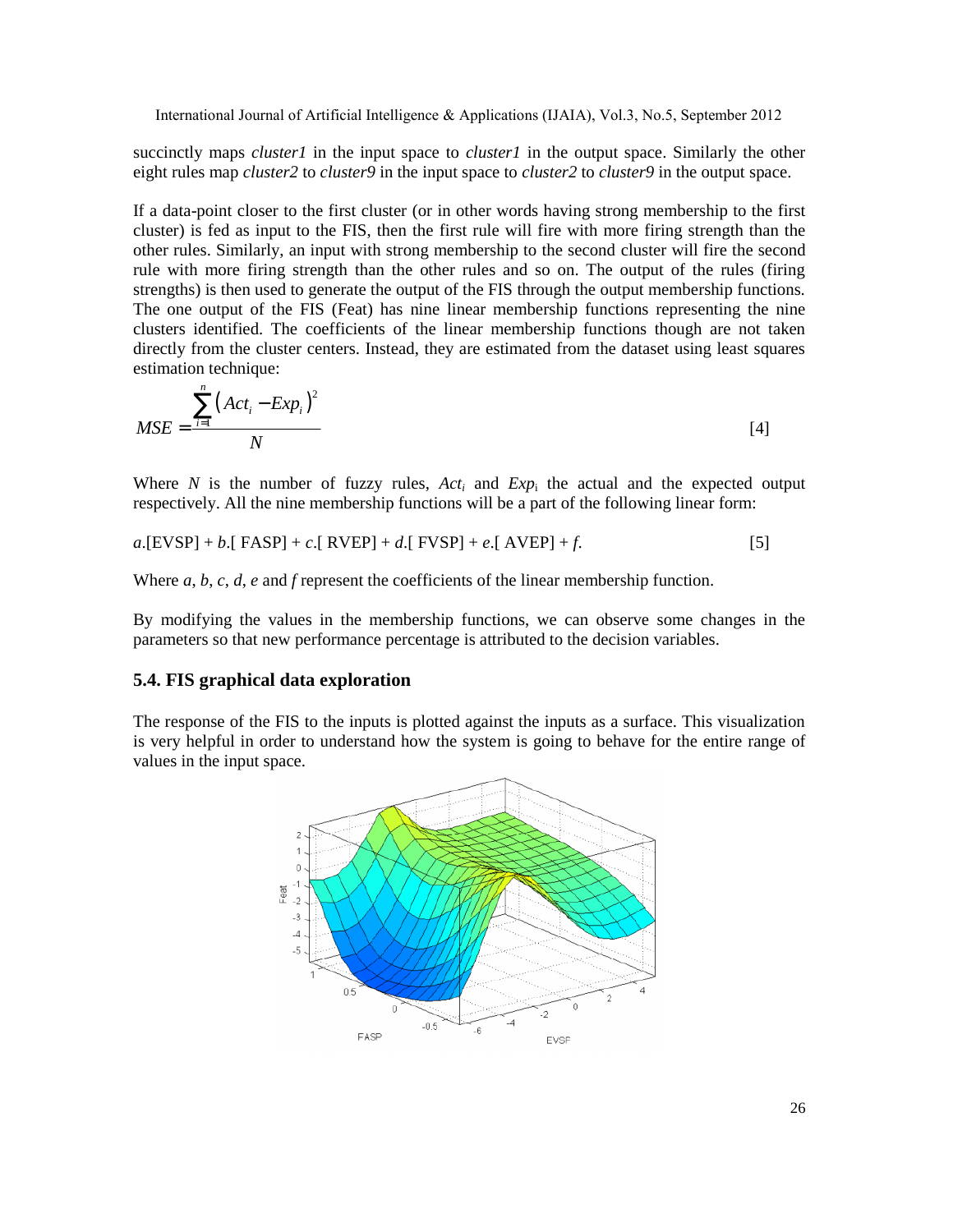The graph shows the output surface for two inputs EVSP and FASP. As we can see, and this may sound to be rational, as the Feat increases, FASP decreases. By simulating the FIS response for specific values of the input variables, we can understand how Feat will occur for a particular input setup; say a certain value of EVSP, FASP, RVEP, AVEP and FVSP and so on. This process helps simulate the FIS response for the input of our choice.

The next table shows the whole set of results upon considering the two markets cases as illustrated above. By exploring the table, we can understand the importance of the two decision variables, *P* and *Q*, in building the agent performance level. The table shows the contribution of decision variables in the agent performance process (learning process).

|                     | Non-optimized market data |              | Optimized market data |              |
|---------------------|---------------------------|--------------|-----------------------|--------------|
| <b>Agents</b>       | P data                    | P and Q data | P data                | P and Q data |
| Agent $1 - level 1$ | 0.806                     | 0.291        | 0.116                 | 0.603        |
| Agent $2$ – level 1 | 0.811                     | 0.214        | 0.208                 | 0.759        |
| Agent $3$ – level 1 | 0.720                     | 0.034        | 0.161                 | 0.622        |
| Agent $1 - level 2$ | 0.756                     | 0.832        | 0.959                 | 0.667        |
| Agent $2$ – level 2 | 0.448                     | 0.886        | 0.786                 | 0.498        |
| Agent $3$ – level 2 | 0.527                     | 0.709        | 0.815                 | 0.513        |
| Agent $1 - level 3$ | 0.493                     | 0.691        | 0.231                 | 0.698        |
| Agent $2$ – level 3 | 0.390                     | 0.673        | 0.161                 | 0.702        |
| Agent $3$ – level 3 | 0.546                     | 0.701        | 0.233                 | 0.725        |

Table 3. Decision variables and their contribution in the agent performance level

## **6.GENERAL DISCUSSION**

The genetic algorithm optimization has allowed to set a re-attribution of the price/quantity mechanism for all agents so that each one succeeds in maximizing his wealth *W* to acquire a rich enough knowledge basis needed to improve his prediction ability ofprices. Therefore, the accumulated fitness succeeds for each rule. At every period/test, each agent uses the rule that helps him to win the highest accumulated fitness. After a certain number of tests,the agent proceeds to change his hypotheses about the real worldfor adaptation purposes. This is reached through a mechanism where the new rules are produced from the best old rules via selection, crossover and mutation of the genetic algorithm operators.

Henceforth, the agent reaches a good performance through the use of only a small quantity of his potential cognitive ability. As mentioned above, five parameters are employed to measure the performance of first and the third level agents, and six parameters for agents from the second SC level. The results are shown in table 3. In terms of non-optimized market data, agents from level 1 build their learning process mainly upon the basis of price information without searching any type of cooperation with their partners in terms of quantities. The contribution of price information in the agent performance exceeds 70% for all agents while it takes only a mean value of 17% when considering information on quantity. On the other side, in the optimized market data, the situation is fully different. The information about quantities becomes more important and contributes more efficiently to increasing the performance of the agent. Agents in the case of non-optimized data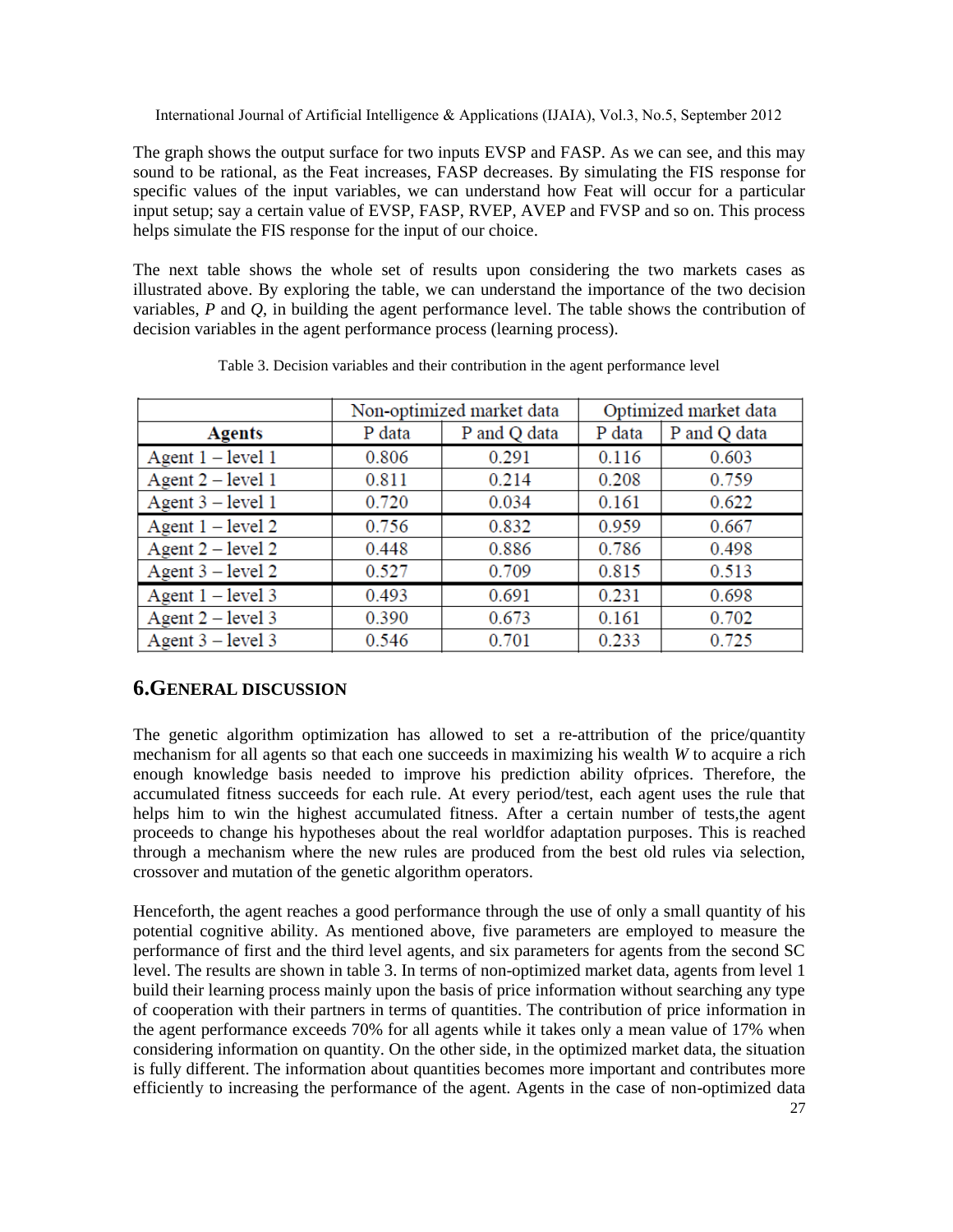have developed a selfish behavior that impacted the market conditions for a non-cooperative game expressed by lower agents' performance levels in comparison with the optimized market case (see GA results' graphs).

However, the situation in the second level seems different. Due to a co-managed inventory for both level 1 and level 3 agents, transactions of second level agents are quickly fulfilled. Although cooperation exists also in this level, the average agent's performance is mainly influenced by information about prices, and the addition of the information on quantity doesn't appear to be important within the agent performance and cognitive structure particularly when considering non-optimized market data (table 3). Furthermore, contrary to all expectations, the optimized market data show that the price information is more important in building agent performance (with 95.9%, 78.6% and 81.5% for the three agents respectively). The reason may be due to the fact that level 2 agents model is too complicated so that a decision takes a longer time because of the importance of the volume of information to be treated compared to other agents models.

On the other hand, as the resource utilization is more important for third level agents, information about quantities have a better utilization compared to agents in level 2. This can be expected since the third level agents make decisions under supplier's inventory level constraints. For example, if the order exceeds the first supplier's limit, the remaining quantity should be completed by the next supplier. That means agents will keep a certain level of inventory. In addition, the performance reached by optimized market data is better than the non-optimized ones, so that agents in level 3 should consider cooperation as far as the inventory management with their suppliers (agents in level 2) is concerned.

On the whole, we can say that non-cooperative market model seems to be less appropriate than the cooperative market model in terms of agents' performance. Therefore, data without GA optimization have not outperformed the inter-organizational supply chain model.

This experience suggests that advanced research developed through the genetic algorithm and fuzzy logic theories provides some very interesting instruments to build economic models concerned with decision theory that help to establish strong relationships among the system and the psychological aspects of agents.

## **7. CONCLUSION**

In recent years, many research papers have focused on the performance measurement of a supply chain model that involved varieties of simulation software packages. In this paper, we have attempted to show how Genetic Algorithm, Clustering and Fuzzy Logic can be employed as effective techniques for data modeling and analysis in a supply chain management process. The principle was to evaluate cooperation and coordination among agents at different levels of interactions (upstream and downstream).

Simulation techniques were used to understand the performance of the supply chain levels. Different supply chain levels provided different optimized performance measures. However, there was no conclusion as to make some pertinent generalization. Although the model used in this paper is rather simple (consisting of only three suppliers, three intermediates and three industrials agents). Nevertheless, it serves as a demonstration based on the comparison of different levels of agents.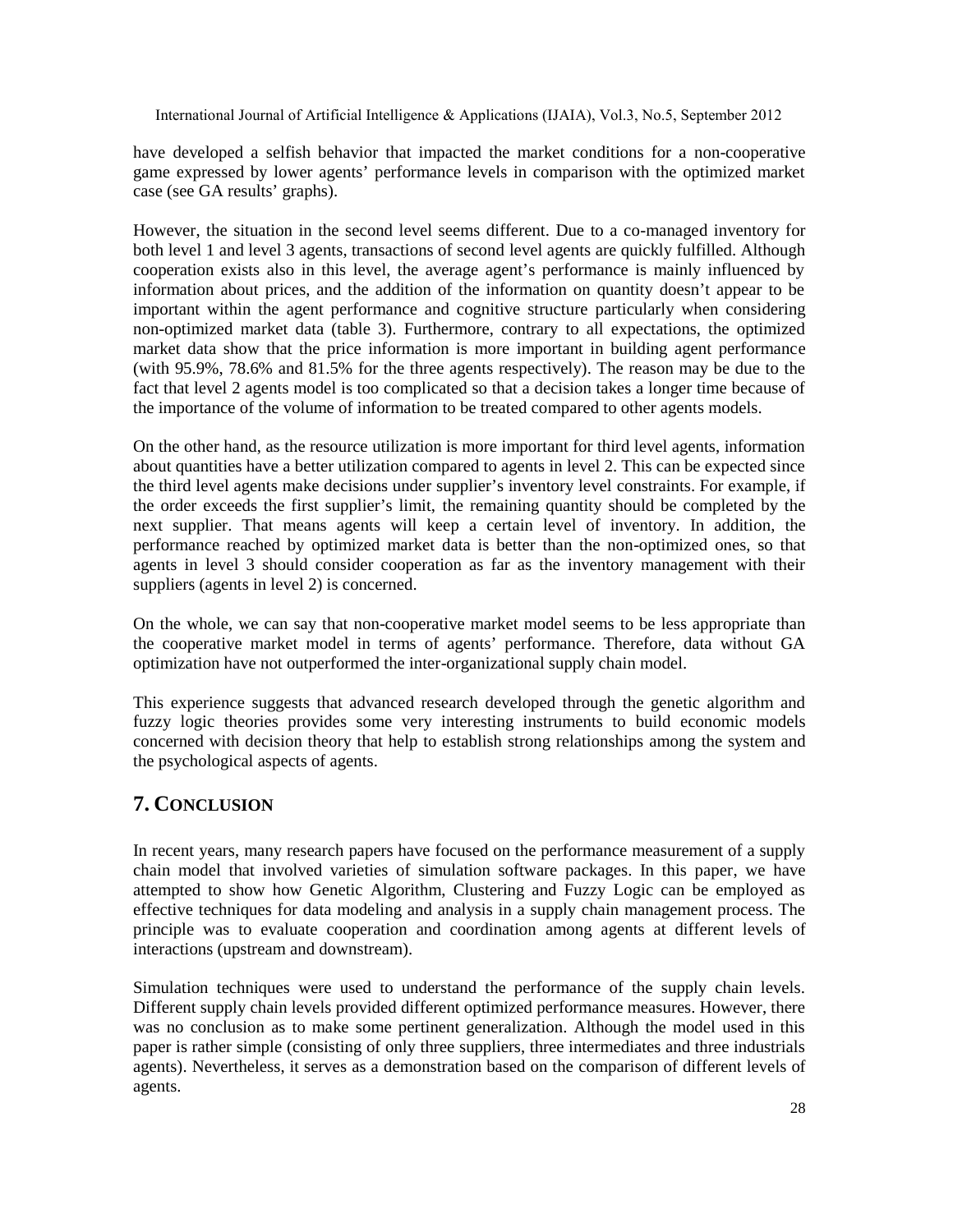International Journal of Artificial Intelligence & Applications (IJAIA), V

Further research can be carried out by increasing the number of parties involved in order to see what will be the effects of different levels in such complex system since the new competitive paradigm isbased on the competition mongdifferent supply chains rather than the competition amonga set of companies in a market. Nowadays, this new tendency confirms the falce that success of any one company will depend damentallyupon how well it manages sit supply chain relationships.

### 8.REFERENCES

- [1] Anderson P., Aronson H., Storhagen N.G. (1989),,Measuring logistics performancef. Engineering Costs and Production Economics, vol. 17, p., 252.
- [2] Androdottir S. (1998), Handbook of simulation. Wiley, Wark, p. 307334.
- [3] Bezdek J.C., (1981), Pattern Recognition with Fuzzy Objective Function Algorithms, Plenum Press, New York.
- [4] Byrn M.D., Bakir M.A., (1999),,,Production planning using a hybrid simulationalytical approach  $f$ . Journal ofProduction Economics, vol 59, p. 306511.
- [5] Chiu S. (1994), "Fuzzy Model Identification Based on Cluster Estimationf, Journal of Intelligent and Fuzzy Systems, vol. 2, p. 3.
- [6] Davis L. (1991), Handbook of Genetic Algorithm, Van Nostrand, Reinhold, Wark.
- [7] Energy Information Administrati[on www.eia.doe.g](www.eia.doe.gov)ov
- [8] Evans G.N, Naim M.M.&Towill D.R., (1998), "Application of a simulation methodology to the redesign of a logistical control system $f$ , Journal of Production Economics,  $57/567$ , 168.
- [9] Felix T.S., Chan H.K. (2004), Simulation modeling for comparative evaluation of supply chain management strategies. Springerlag London Limited.
- [10] Fu M., (2001), "Simulation optimization f, Proceedings of the 2001 Winter Simulation Conference, p.  $53.61.$
- [11] Goldberg D.E., (1989), Genetic Algorithm in Search, Optimization and Machine Learning, Addison Wesley, Reading, MA.
- [12] Holland J.H., (1975), "Adaptation in Natural and Artificial Systemsf, The University of Michigan Press.
- [13] Ingalls R.G., (1998), The value of simulation in modeling supply chainf. Proceedings of the 1998 Winter Simulation Conference, p. 1371875.
- [14] Joines J.A., Kupta D., Gokce M.A., King R.E., Kay M.G., (2002), "Supply chain robjective simulation optimization  $f$ . Procetings of the 2002 Winter Simulation Conference, p. 13064.
- [15] Khoo L.P., Lee S.G., Yin X.F., (2000), "A prototype genetic algoritan manced multiobjective dynamic scheduler for manufacturing systemsƒ, International Journal of Advanced Manufacturing Technology, vol. 16, p. 13138.
- [16] Khoo L.P., Yin X.F., (2003), "An extended graduased virtual clustering nhanced approach to supply chain optimisation f, International Journal of Advanced Manufacturing Technology, vol. 22, p. 36-47.
- [17] Kim B., Kim S. (2001), "Extended model of a hybrid production planning approachf. Journal of Production Economics, vol. 73, p. 1,61573.
- [18] Lee Y.H, Cho M.K., Kim S.J., Kim Y.B., (2002), "Supply chain simulation with discrete tinuous combined modeling $f$ , Computendustrial Engineering, vol 43, p. 37592.
- [19] Lee Y.H., Kim S.H., (2002), "Productiodistribution planning in supply chain considering capacity constraintsf. Computer Industrial Engineering, vol. 43, p., 1969.
- [20] Mamdani E.H., Assilian S.(1975), "An experiment in linguistic synthesis with a fuzzy logic controllerf, International Journal of Manachine Studies, vol. 7, p. 113.
- [21] Mathieu P., Beaufils B., Brandouy O., (2006), Artificial Economics, agented methods in finance, game thery and their applications, Springer.
- [22] Stainer A., (1997) "Logistics- a productivity and performance perspectivef, Supply Chain Management: An International Journal, Vol. 2 Iss: 2, pp623.